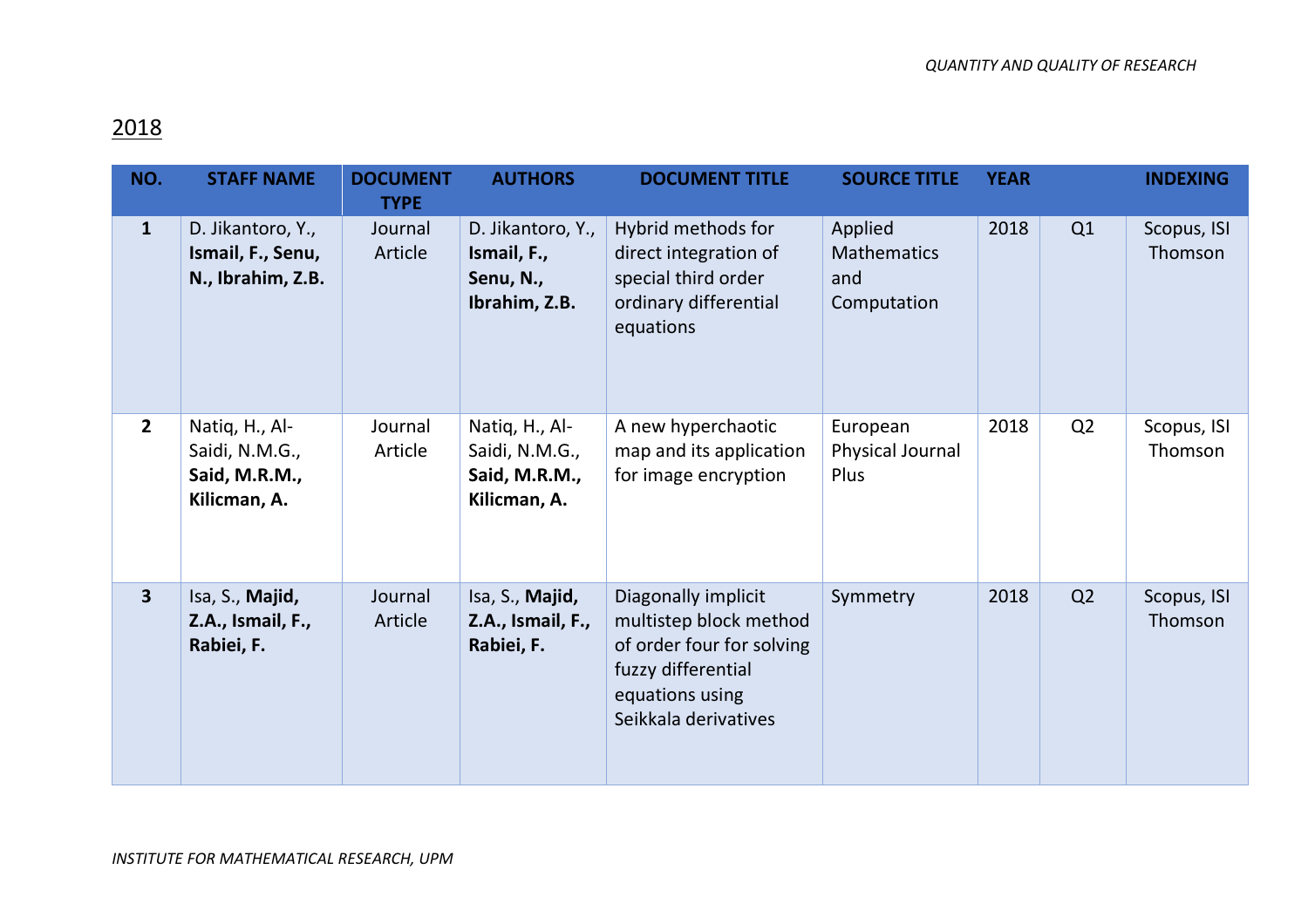| 4                       | Khameneh, A.Z.,<br>Kılıçman, A.                                   | Journal<br>Article | Khameneh,<br>A.Z., Kılıçman,<br>Α.                                | Parameter Reduction of<br>Fuzzy Soft Sets: An<br>Adjustable Approach<br>Based on the Three-<br><b>Way Decision</b>                 | International<br>Journal of Fuzzy<br>Systems                                   | 2018 | Q <sub>2</sub> | Scopus, ISI<br>Thomson |
|-------------------------|-------------------------------------------------------------------|--------------------|-------------------------------------------------------------------|------------------------------------------------------------------------------------------------------------------------------------|--------------------------------------------------------------------------------|------|----------------|------------------------|
| 5                       | He, S., Banerjee,<br>S.                                           | Journal<br>Article | He, S.,<br>Banerjee, S.                                           | Epidemic outbreaks and<br>its control using a<br>fractional order model<br>with seasonality and<br>stochastic infection            | Physica A:<br>Statistical<br><b>Mechanics and</b><br>its Applications          | 2018 | Q1             | Scopus, ISI<br>Thomson |
| 6                       | He, S., Banerjee,<br>S.                                           | Journal<br>Article | He, S.,<br>Banerjee, S.                                           | <b>Multicavity formations</b><br>and complexity<br>modulation in a<br>hyperchaotic discrete<br>system                              | Physica A:<br>Statistical<br>Mechanics and<br>its Applications                 | 2018 | Q1             | Scopus, ISI<br>Thomson |
| $\overline{\mathbf{z}}$ | Jikantoro, Y.D.,<br>Ismail, F., Senu,<br>N., Ibrahim, Z.B.        | Journal<br>Article | Jikantoro, Y.D.,<br>Ismail, F.,<br>Senu, N.,<br>Ibrahim, Z.B.     | A Class of Hybrid<br><b>Methods for Direct</b><br>Integration of Fourth-<br><b>Order Ordinary</b><br><b>Differential Equations</b> | <b>Bulletin of the</b><br>Malaysian<br>Mathematical<br><b>Sciences Society</b> | 2018 | Q2             | Scopus, ISI<br>Thomson |
| 8                       | Ibragimov, G.,<br>Ferrara, M.,<br>Kuchkarov, A.,<br>Pansera, B.A. | Journal<br>Article | Ibragimov, G.,<br>Ferrara, M.,<br>Kuchkarov, A.,<br>Pansera, B.A. | <b>Simple Motion Evasion</b><br>Differential Game of<br>Many Pursuers and                                                          | <b>Dynamic Games</b><br>and Applications                                       | 2018 | Q <sub>2</sub> | Scopus, ISI<br>Thomson |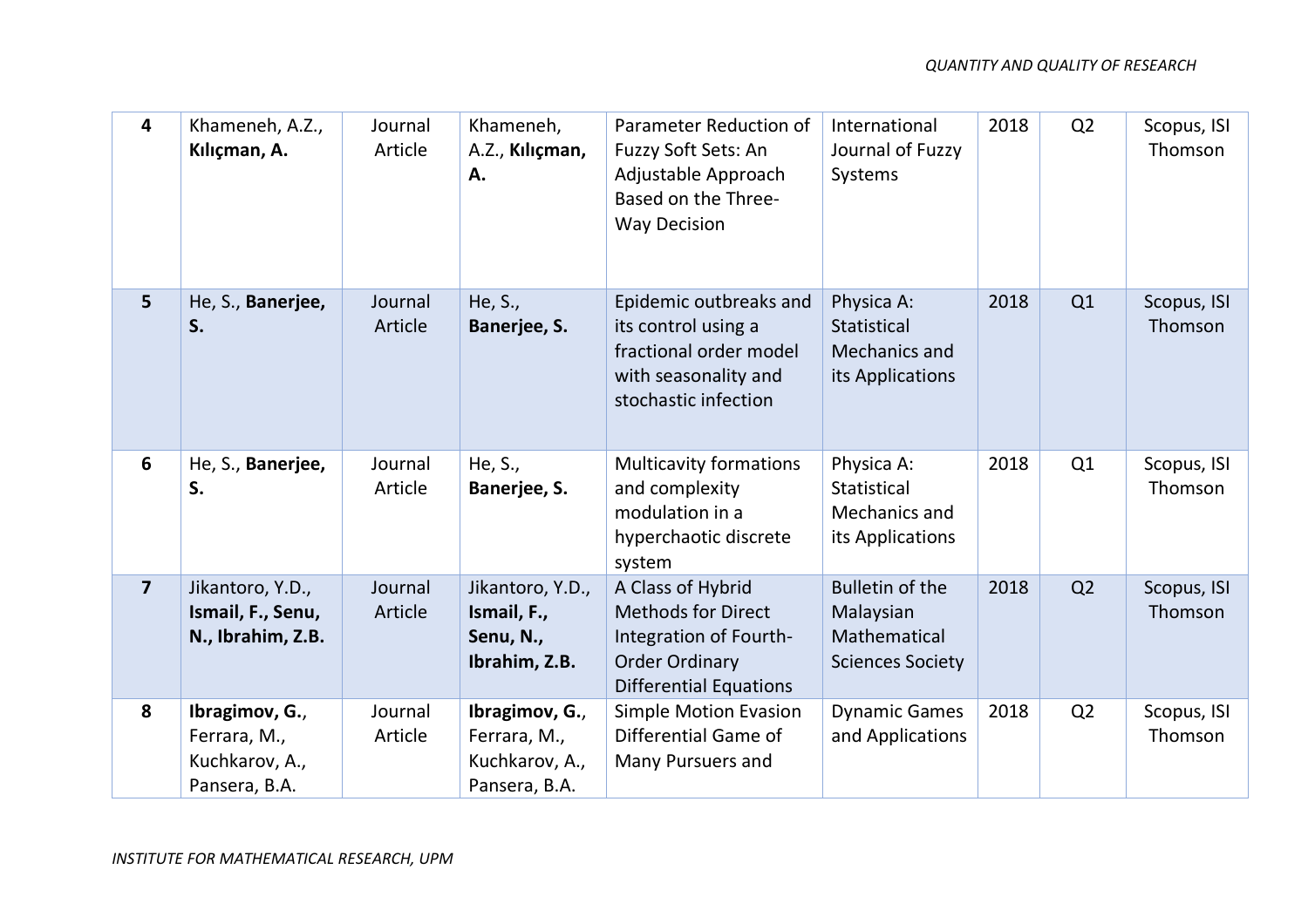|              |                                                                      |                    |                                                                                | Evaders with Integral<br>Constraints                                                                       |                                                                       |      |                |                        |
|--------------|----------------------------------------------------------------------|--------------------|--------------------------------------------------------------------------------|------------------------------------------------------------------------------------------------------------|-----------------------------------------------------------------------|------|----------------|------------------------|
| $\mathbf{9}$ | Buba, A.T., Lee,<br>L.S.                                             | Journal<br>Article | Buba, A.T., Lee,<br>L.S.                                                       | A differential evolution<br>for simultaneous transit<br>network design and<br>frequency setting<br>problem | <b>Expert Systems</b><br>with<br>Applications                         | 2018 | Q1             | Scopus, ISI<br>Thomson |
| 10           | Ali, N.A.,<br>Kilicman, A.,<br>Trao, H.M.                            | Journal<br>Article | Ali, N.A.,<br>Kilicman, A.,<br>Trao, H.M.                                      | Restricted triangulation<br>on circulant graphs                                                            | Open<br>Mathematics                                                   | 2018 | Q <sub>2</sub> | Scopus                 |
| 11           | Mukherjee, S.,<br>Banerjee, S.,<br>Rondoni, L.                       | Journal<br>Article | Mukherjee, S.,<br>Banerjee, S.,<br>Rondoni, L.                                 | Dispersive graded<br>entropy on computing<br>dynamical complexity                                          | Physica A:<br><b>Statistical</b><br>Mechanics and<br>its Applications | 2018 | Q1             | Scopus, ISI<br>Thomson |
| 12           | Jun, S., Kiliçman,<br>Α.                                             | Journal<br>Article | Jun, S.,<br>Kiliçman, A.                                                       | A new proof of<br>extended Watson<br>summation theorem                                                     | Applied<br><b>Mathematics</b><br>and Information<br><b>Sciences</b>   | 2018 | Q1             | Scopus, ISI<br>Thomson |
| 13           | Hamdan, N.,<br>Kilicman, A.                                          | Journal<br>Article | Hamdan, N.,<br>Kilicman, A.                                                    | A fractional order SIR<br>epidemic model for<br>dengue<br>transmission(Article)                            | Chaos, Solitons<br>and Fractals                                       | 2018 | Q1             | Scopus, ISI<br>Thomson |
| 14           | Natiq, H.,<br>Banerjee, S., He,<br>S., Said, M.R.M.,<br>Kilicman, A. | Journal<br>Article | Natiq, H.,<br>Banerjee, S.,<br>He, S., Said,<br><b>M.R.M.,</b><br>Kilicman, A. | Designing an M-<br>dimensional nonlinear<br>model for producing<br>hyperchaos(Article)                     | Chaos, Solitons<br>and Fractals                                       | 2018 | Q1             | Scopus, ISI<br>Thomson |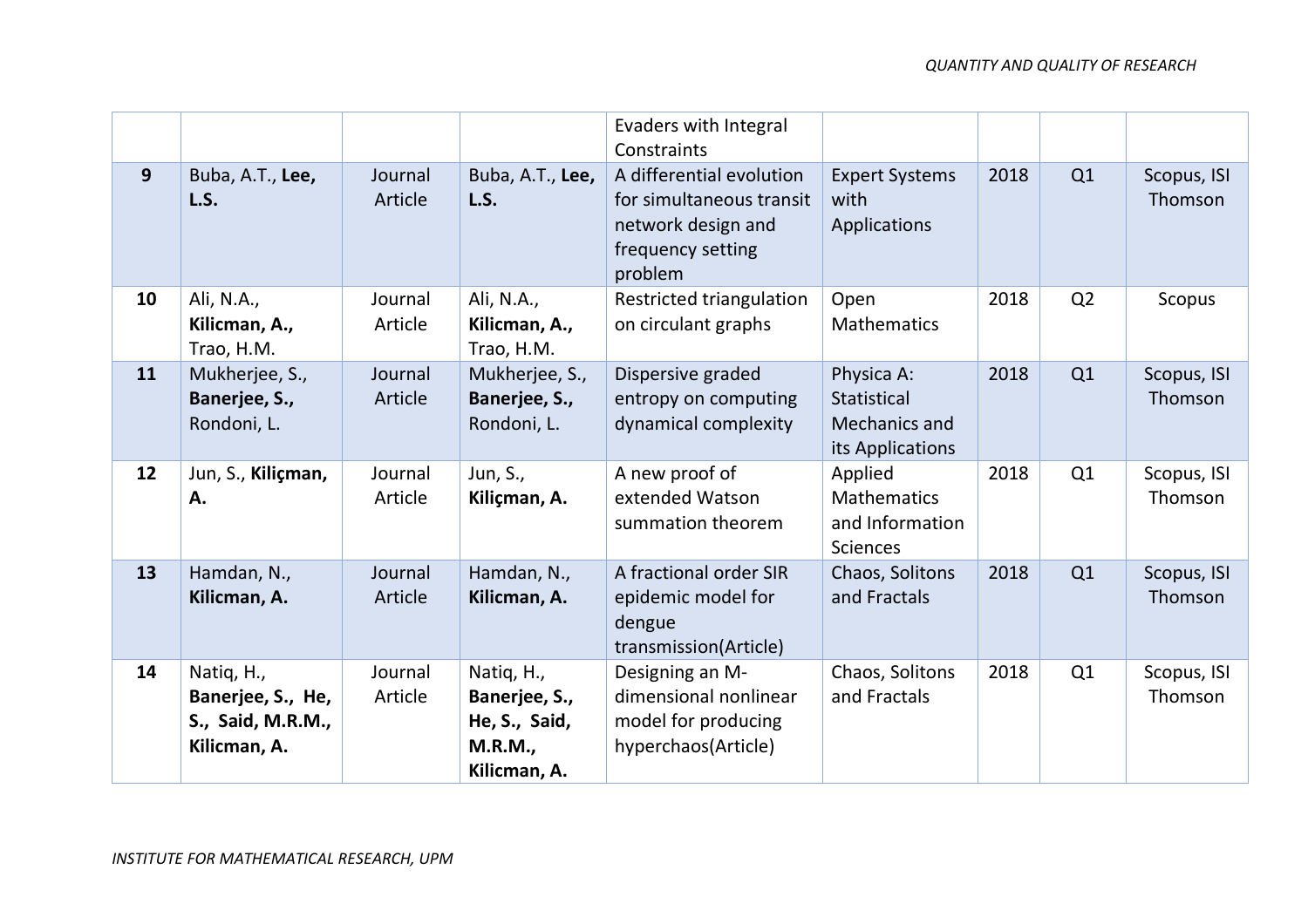| 15 | Dutta, H.,<br>Kilicman, A. Esi,<br>A.             | Journal<br>Article | Dutta, H.,<br>Kilicman, A.<br>Esi, A.                | Fuzzy p-Absolutely<br>Summable Difference<br>Sequences                                                                                            | <b>New</b><br><b>Mathematics</b><br>and Natural<br>Computation      | 2018 | Q <sub>2</sub> | Scopus                 |
|----|---------------------------------------------------|--------------------|------------------------------------------------------|---------------------------------------------------------------------------------------------------------------------------------------------------|---------------------------------------------------------------------|------|----------------|------------------------|
| 16 | Kılıçman, A.,<br>Silambarasan, R.                 | Journal<br>Article | Kılıçman, A.,<br>Silambarasan,<br>R.                 | Computing new<br>solutions of algebro-<br>geometric equation<br>using the discrete<br>inverse Sumudu<br>transform                                 | Advances in<br><b>Difference</b><br>Equations                       | 2018 | Q <sub>2</sub> | Scopus                 |
| 17 | Kiliçman, A.,<br>Reddy, P.V.M.,<br>Manuel, M.M.S. | Journal<br>Article | Kiliçman, A.,<br>Reddy, P.V.M.,<br>Manuel,<br>M.M.S. | Oscillation Criteria for a<br><b>Class of Nonlinear</b><br>Neutral Generalized $\alpha$ -<br><b>Difference Equations</b>                          | Applied<br><b>Mathematics</b><br>and Information<br><b>Sciences</b> | 2018 | Q1             | Scopus                 |
| 18 | Zahedi<br>Khameneh, A.,<br>Kılıçman, A.           | Journal<br>Article | Zahedi<br>Khameneh, A.,<br>Kılıçman, A.              | Multi-attribute<br>decision-making based<br>on soft set theory: a<br>systematic review                                                            | <b>Soft Computing</b>                                               | 2018 | Q <sub>2</sub> | Scopus                 |
| 19 | Yahaya, R.I.,<br>Arifin, N.M., Isa,<br>S.S.P.M.   | Journal<br>Article | Yahaya, R.I.,<br>Arifin, N.M.,<br>Isa, S.S.P.M.      | Stability analysis on<br>magnetohydrodynamic<br>flow of casson fluid over<br>a shrinking sheet with<br>homogeneous-<br>heterogeneous<br>reactions | Entropy                                                             | 2018 | Q <sub>2</sub> | Scopus, ISI<br>Thomson |
| 20 | Sim, H.S., Leong,<br>W.J., Chen, C.Y.             | Journal<br>Article | Sim, H.S.,<br>Leong, W.J.,<br>Chen, C.Y.             | Gradient method with<br>multiple damping for<br>large-scale                                                                                       | Optimization<br>Letters                                             |      | Q <sub>2</sub> | Scopus, ISI<br>Thomson |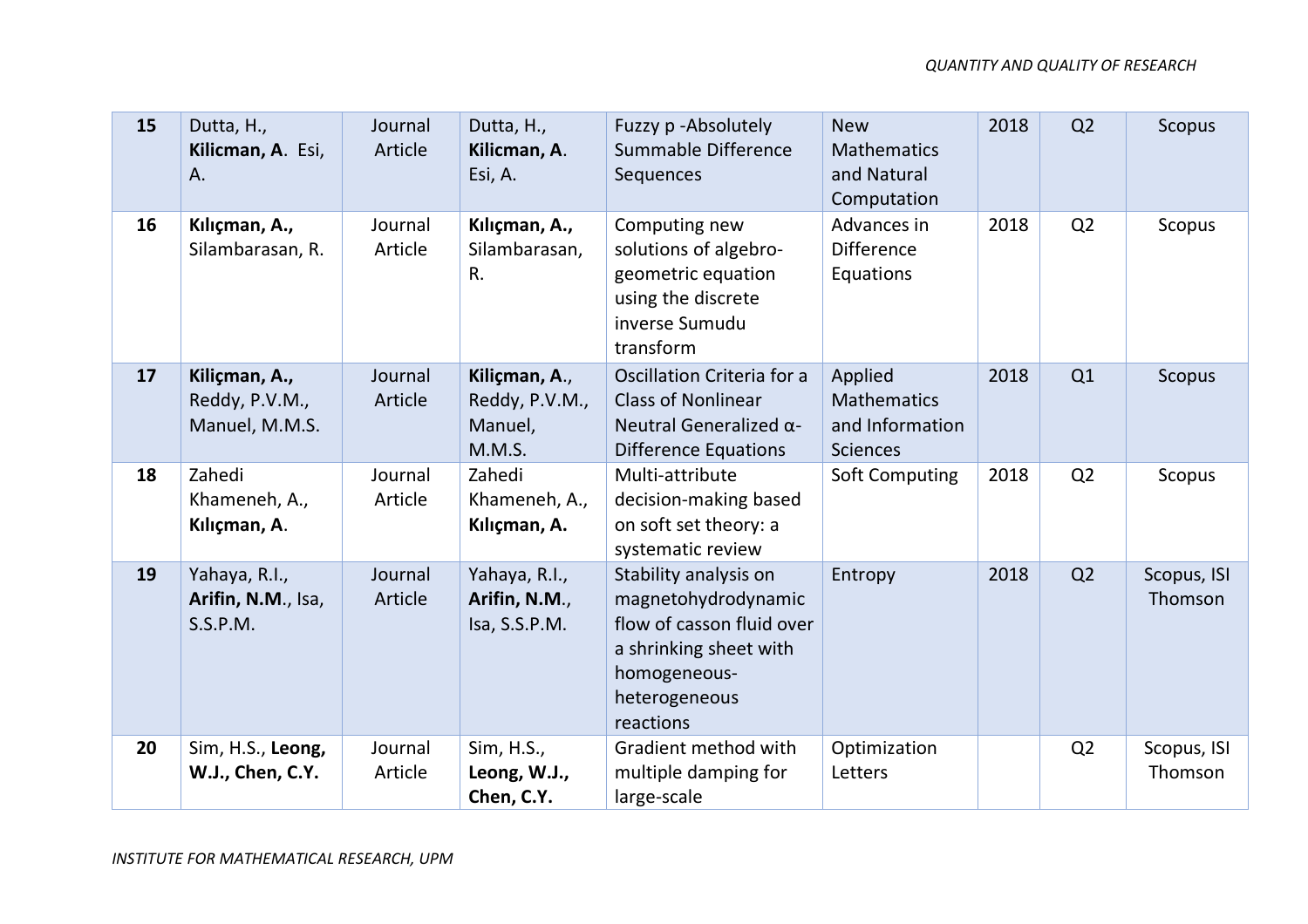|    |                                                                                             |                    |                                                                                                  | unconstrained<br>optimization                                                                                               |                                                                    |      |                |                        |
|----|---------------------------------------------------------------------------------------------|--------------------|--------------------------------------------------------------------------------------------------|-----------------------------------------------------------------------------------------------------------------------------|--------------------------------------------------------------------|------|----------------|------------------------|
| 21 | Chakraborty, A.,<br>Mondal, S.P.,<br>Ahmadian, A.,<br>Senu, N., Alam,<br>S., Salahshour, S. | Journal<br>Article | Chakraborty,<br>A., Mondal,<br>S.P.,<br>Ahmadian, A.,<br>Senu, N.,<br>Alam, S.,<br>Salahshour, S | Different forms of<br>triangular neutrosophic<br>numbers, de-<br>neutrosophication<br>techniques, and their<br>applications | Symmetry                                                           |      | Q2             | Scopus, ISI<br>Thomson |
| 22 | Madi, N.K.M.,<br>Hanapi, Z.M.,<br>Othman, M.,<br>Subramaniam,<br>S.K.                       | Journal<br>Article | Madi, N.K.M.,<br>Hanapi, Z.M.,<br>Othman, M.,<br>Subramaniam,<br>S.K.                            | Delay-based and QoS-<br>aware packet<br>scheduling for RT and<br>NRT multimedia<br>services in LTE downlink<br>systems      | Eurasip Journal<br>on Wireless<br>Communications<br>and Networking | 2018 | Q <sub>2</sub> | Scopus                 |
| 23 | N. R. F.<br>Elfakhakhre; N.<br>M. A. Nik Long;<br>Z. K. Eshkuvatov                          | Journal<br>Article | N. R. F.<br>Elfakhakhre;<br>N. M. A. Nik<br><b>Long</b> ; Z. K.<br>Eshkuvatov                    | Numerical solutions for<br>cracks in an elastic half<br>plane                                                               | Acta Mechanica<br>Sinica                                           | 2018 | Q <sub>2</sub> | Scopus, ISI<br>Thomson |
| 24 | Mahata, A,<br>Mondal, S.P.,<br>Ahmadian, A.,<br>Ismail, F., Alam,<br>S., Salahshour, S.     | Article            | Mahata, A,<br>Mondal, S.P.,<br>Ahmadian, A.,<br>Ismail, F.,<br>Alam, S.,<br>Salahshour, S.       | <b>Different Solution</b><br><b>Strategies for Solving</b><br>Epidemic Model in<br><b>Imprecise Environment</b>             | Complexity                                                         | 2018 | Q <sub>2</sub> | Scopus, ISI<br>Thomson |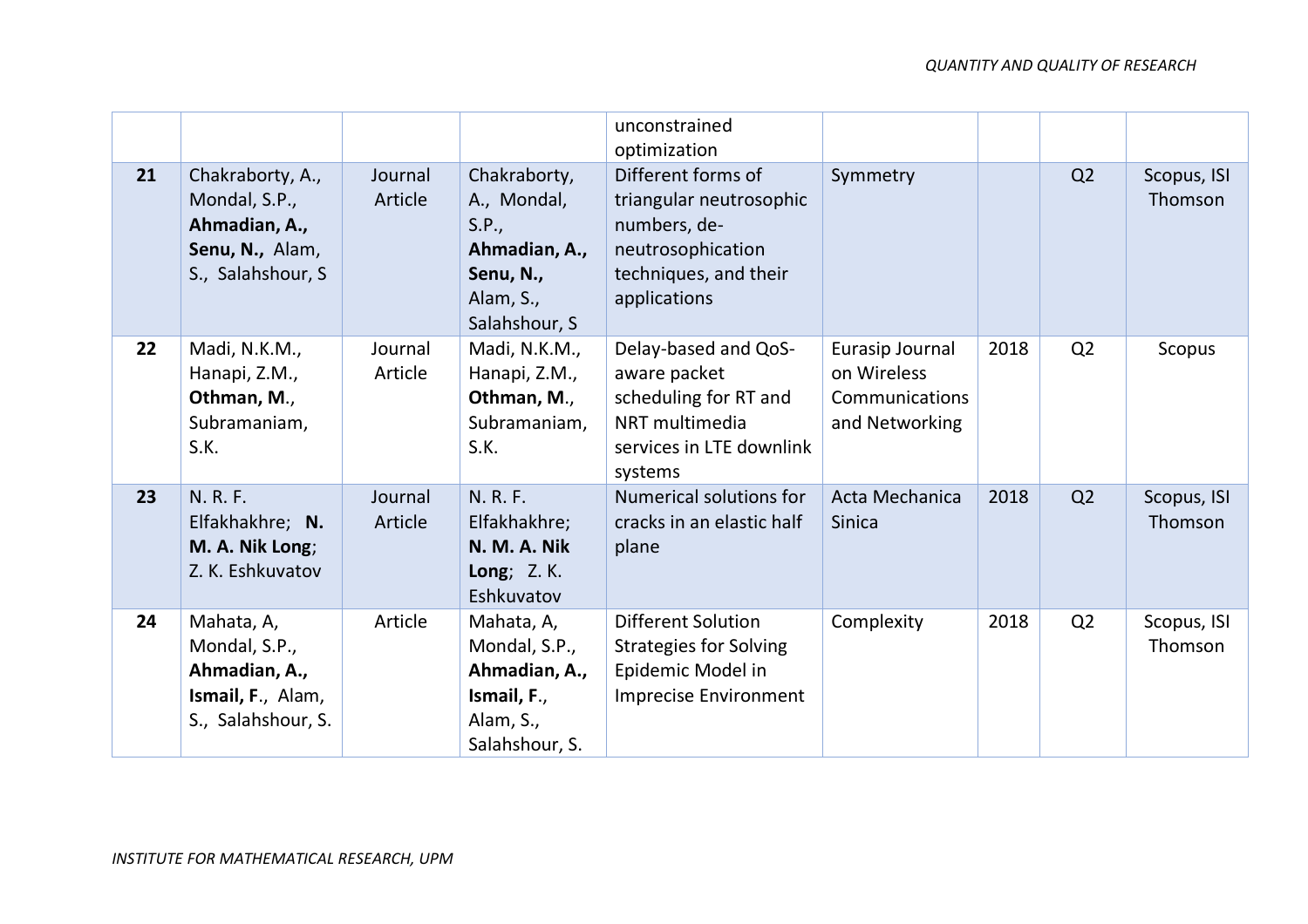| 25 | Salahshour, S.,<br>Ahmadian, A.,<br>Abbasbandy, S.,<br>Baleanu, D.                               | Journal<br>Article | Salahshour, S.,<br>Ahmadian, A.,<br>Abbasbandy,<br>S., Baleanu, D.                                      | M-fractional derivative<br>under interval<br>uncertainty: Theory,<br>properties and<br>applications                             | Chaos, Solitons<br>& Fractals      | 2018 | Q2 | Scopus, ISI<br>Thomson |
|----|--------------------------------------------------------------------------------------------------|--------------------|---------------------------------------------------------------------------------------------------------|---------------------------------------------------------------------------------------------------------------------------------|------------------------------------|------|----|------------------------|
| 26 | Madi, N.K.M.,<br>Hanapi, Z. B.M.,<br>Othman, M.,<br>Subramaniam, S.                              | Journal<br>Article | Madi, N.K.M.,<br>Hanapi, Z.<br>B.M., Othman,<br>M.,<br>Subramaniam,<br>S.                               | Link Adaptive Power<br><b>Control and Allocation</b><br>for Energy-Efficient<br><b>Downlink Transmissions</b><br>in LTE Systems | <b>IEEE Access</b>                 | 2018 | Q1 | Scopus, ISI<br>Thomson |
| 27 | Zaheer, K.,<br>Othman, M.,<br>Rehmani, M. H.,<br>Perumal, T.                                     | Journal<br>Article | Zaheer, K.,<br>Othman, M.,<br>Rehmani, M.<br>H., Perumal, T.                                            | A Survey of Decision-<br>Theoretic Models for<br>Cognitive Internet of<br>Things (CloT)                                         | <b>IEEE Access</b>                 | 2018 | Q1 | Scopus, ISI<br>Thomson |
| 28 | Yunus, Nur<br>Arzilawati Md;<br>Othman,<br>Mohamed;<br>Hanapi, Zurina<br>Mohd; Lun, Kweh<br>Yeah | Journal<br>Article | Yunus, Nur<br>Arzilawati Md;<br>Othman,<br>Mohamed;<br>Hanapi, Zurina<br>Mohd; Lun,<br><b>Kweh Yeah</b> | Number of Stage<br><b>Implication Towards</b><br>Multistage<br>Interconnection<br><b>Network Reliability</b>                    | Advanced<br><b>Science Letters</b> | 2018 | Q2 | Scopus, ISI<br>Thomson |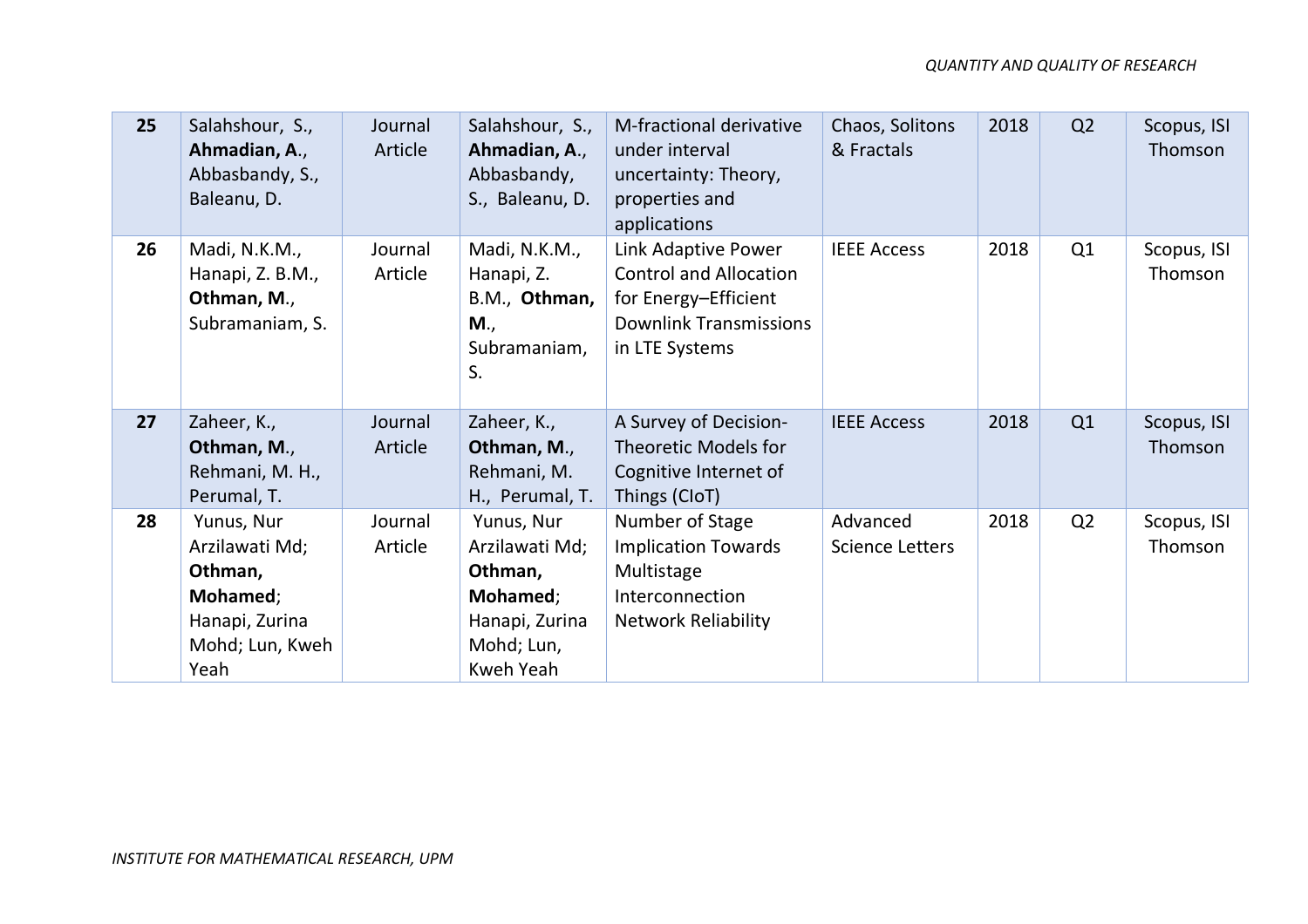| 29 | Zeyad Ghaleb Al-<br>Mekhlafi, Zurina<br>Mohd Hanapi,<br><b>Mohamed</b><br>Othman, Zuriati<br>Ahmad<br>Zukarnain,<br>Ahmed M<br>Shamsan Saleh | Journal<br>Article | Zeyad Ghaleb<br>Al-Mekhlafi,<br>Zurina Mohd<br>Hanapi,<br><b>Mohamed</b><br>Othman,<br>Zuriati Ahmad<br>Zukarnain,<br>Ahmed M<br>Shamsan Saleh | Random traveling wave<br>pulse-coupled oscillator<br>algorithm of energy-<br>efficient wireless sensor<br>networks       | International<br>Journal of<br>Distributed<br>Sensor<br><b>Networks</b> | 2018 | Q2 | Scopus, ISI<br>Thomson |
|----|----------------------------------------------------------------------------------------------------------------------------------------------|--------------------|------------------------------------------------------------------------------------------------------------------------------------------------|--------------------------------------------------------------------------------------------------------------------------|-------------------------------------------------------------------------|------|----|------------------------|
| 30 | Ziaur Rahman,<br>Fazirulhisyam<br>Hashim, Mohd<br>Fadlee A. Rasid,<br><b>Mohamed</b><br>Othman                                               | Journal<br>Article | Ziaur Rahman,<br>Fazirulhisyam<br>Hashim, Mohd<br>Fadlee A. Rasid,<br><b>Mohamed</b><br>Othman                                                 | Totally opportunistic<br>routing algorithm<br>(TORA) for underwater<br>wireless sensor network                           | <b>PLoS ONE</b>                                                         | 2018 | Q1 | Scopus, ISI<br>Thomson |
| 31 | Oluwatosin<br>Ahmed Amodu,<br><b>Mohamed</b><br>Othman                                                                                       | Journal<br>Article | Oluwatosin<br>Ahmed Amodu,<br><b>Mohamed</b><br>Othman                                                                                         | Machine-to-Machine<br><b>Communication: An</b><br>Overview of<br>Opportunities                                           | Computer<br><b>Networks</b>                                             | 2018 | Q1 | Scopus, ISI<br>Thomson |
| 32 | Mohammed A.<br>Al-Magri,<br>Mohamed A.<br>Alrshah,<br><b>Mohamed</b><br>Othman                                                               | Journal<br>Article | Mohammed A.<br>Al-Maqri,<br>Mohamed A.<br>Alrshah,<br><b>Mohamed</b><br>Othman                                                                 | Review on QoS<br>provisioning<br>approaches for<br>supporting video traffic<br>in IEEE802. 11e:<br>challenges and issues | <b>IEEE Access</b>                                                      | 2018 | Q1 | Scopus, ISI<br>Thomson |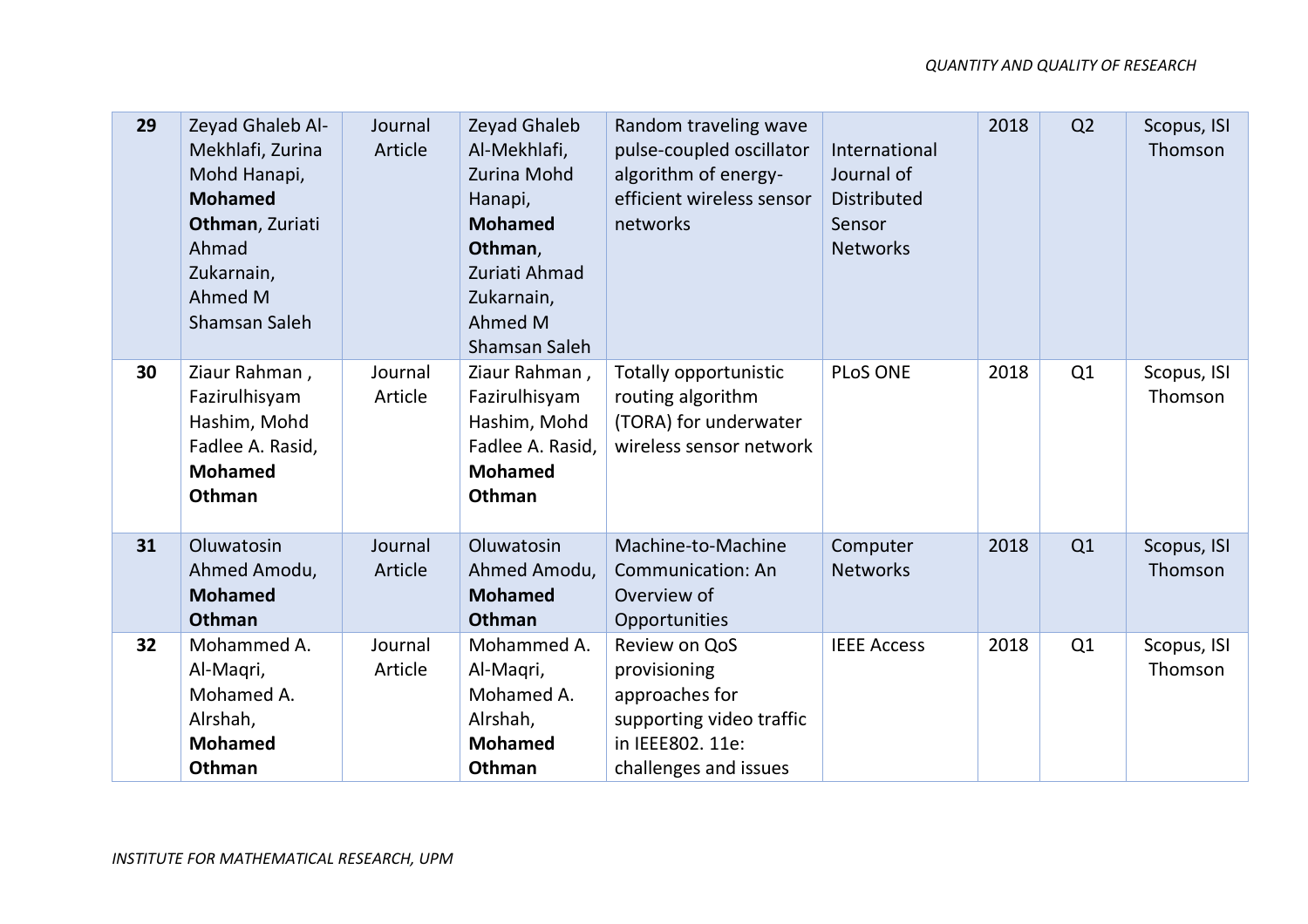| 33 | Ali Ahmadian,<br>Soheil<br>Salahshourb,<br>Chee Seng Chan,<br><b>Dumitru Baleanu</b> | Journal<br>Article | Ali Ahmadian,<br>Soheil<br>Salahshourb,<br>Chee Seng<br>Chan, Dumitru<br>Baleanu | Numerical solutions of<br>fuzzy differential<br>equations by an<br>efficient Runge-Kutta<br>method with<br>generalized<br>differentiability | <b>Fuzzy Sets and</b><br>Systems            | 2018 | Q1             | Scopus, ISI<br>Thomson |
|----|--------------------------------------------------------------------------------------|--------------------|----------------------------------------------------------------------------------|---------------------------------------------------------------------------------------------------------------------------------------------|---------------------------------------------|------|----------------|------------------------|
| 34 | Elfakhakhre,<br>N.R.F., Nik Long,<br><b>N.M.A.,</b><br>Eshkuvatov, Z.K.              | Journal<br>Article | Elfakhakhre,<br>N.R.F., Nik<br>Long, N.M.A.,<br>Eshkuvatov,<br>Z.K.              | <b>Stress intensity factor</b><br>for an elastic half plane<br>weakened by multiple<br>curved cracks                                        | Applied<br>Mathematical<br>Modelling        | 2018 | Q1             | Scopus, ISI<br>Thomson |
| 35 | Banerjee, S.                                                                         | Journal<br>Article | Banerjee, S.                                                                     | <b>Focus Point on Systems</b><br>and Security: Advanced<br><b>Methods with Chaos</b><br>and Complexity                                      | European<br><b>Physical Journal</b><br>Plus | 2018 | Q <sub>2</sub> | Scopus                 |
| 36 | Shaobo He,<br>Santo Banerjee,<br>and Bo Yan                                          | Journal<br>Article | Shaobo He,<br><b>Santo</b><br>Banerjee, and<br>Bo Yan                            | Chaos and Symbol<br>Complexity in a<br><b>Conformable Fractional-</b><br><b>Order Memcapacitor</b><br>System                                | Complexity                                  | 2018 | Q <sub>2</sub> | Scopus, ISI<br>Thomson |
| 37 | Huda Althumali<br>and Mohamed<br><b>Othman</b>                                       | Journal<br>Article | Huda Althumali<br>and Mohamed<br>Othman                                          | A Survey of Random<br><b>Access Control</b><br><b>Techniques</b><br>for Machine-to-<br>Machine<br>Communications in<br>LTE/LTE-a Networks   | <b>IEEE Access</b>                          | 2018 | Q1             | Scopus, ISI<br>Thomson |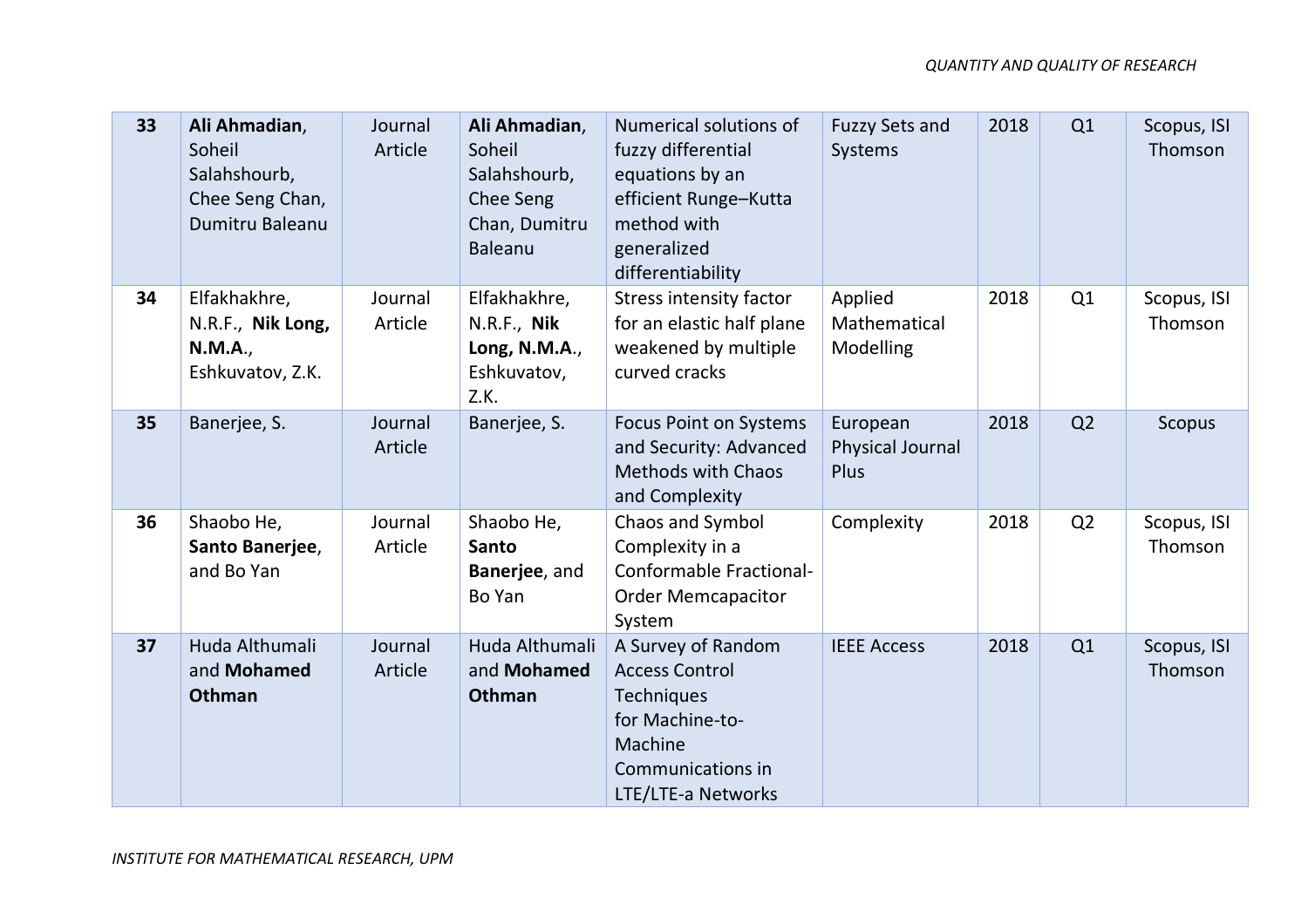| 38 | <b>Azadeh Zahedi</b><br>Khameneh and<br>Adem Kiliçman                                                 | Journal<br>Article | <b>Azadeh Zahedi</b><br><b>Khameneh</b><br>and Adem<br>Kiliçman                                                    | m-Polar Fuzzy Soft<br>Weighted Aggregation<br><b>Operators and Their</b><br><b>Applications in Group</b><br>Decision-Making                                          | Symmetry        | 2018 | Q <sub>2</sub> | Scopus, ISI<br>Thomson |
|----|-------------------------------------------------------------------------------------------------------|--------------------|--------------------------------------------------------------------------------------------------------------------|----------------------------------------------------------------------------------------------------------------------------------------------------------------------|-----------------|------|----------------|------------------------|
| 39 | Adem Kilicman,<br>Vadivel<br>Sadhasivam and<br>Muthusamy<br>Deepa<br>and<br>Nagamanickam<br>Nagajothi | Journal<br>Article | <b>Adem</b><br>Kilicman,<br>Vadivel<br>Sadhasivam<br>and<br>Muthusamy<br>Deepa<br>and<br>Nagamanickam<br>Nagajothi | <b>Oscillatory Behavior of</b><br>Three Dimensional $\alpha$ -<br><b>Fractional Delay</b><br><b>Differential Systems</b>                                             | Symmetry -basel | 2018 | Q <sub>2</sub> | Scopus, ISI<br>Thomson |
| 40 | <b>Adem Kilicman</b><br>and Rathinavel<br>Silambarasan                                                | Journal<br>Article | <b>Adem Kilicman</b><br>and Rathinavel<br>Silambarasan                                                             | Modified Kudryashov<br>Method to Solve<br>Generalized<br>Kuramoto-Sivashinsky<br>Equation                                                                            | Symmetry -basel | 2018 | Q <sub>2</sub> | Scopus, ISI<br>Thomson |
| 41 | Nur Syazana<br>Anuar, Norfifah<br><b>Bachok &amp; loan</b><br>Pop.                                    | Journal<br>Article | Nur Syazana<br>Anuar, Norfifah<br><b>Bachok &amp; loan</b><br>Pop.                                                 | A Stability Analysis of<br><b>Solutions in Boundary</b><br>Layer Flow and Heat<br><b>Transfer of Carbon</b><br>Nanotubes over a<br>Moving Plate with Slip<br>Effect. | Energies        | 2018 | Q <sub>2</sub> | Scopus, ISI<br>Thomson |